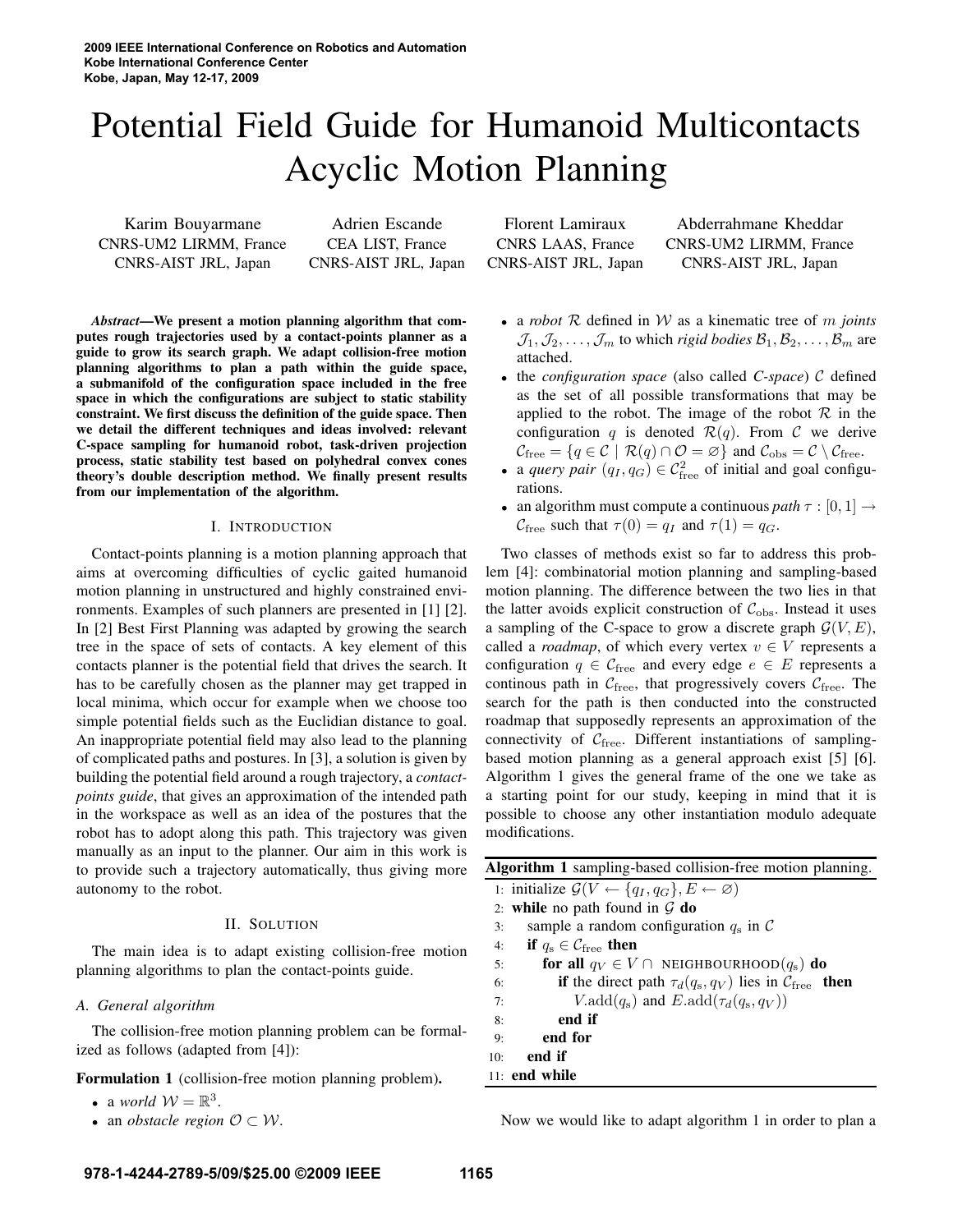

contact-points guide. The problem is that the path yielded by a contact-points planner lies on the *boundary* of  $C_{\text{obs}}$ :  $\partial C_{\text{obs}}$ . Simply replacing  $C_{\text{free}}$  with  $\partial C_{\text{obs}}$  in algorithm 1 would be a failing strategy as the measure of  $\partial C_{\rm obs}$  is equal to zero. This means that the rejection rate at line 4 would be equal to 1. The second problem with this strategy concerns the linear direct paths in line 6, as  $\partial \mathcal{C}_{\mathrm{obs}}$  is generally a non linear submanifold, a linear edge joining two of its elements will almost always be completely outside the submanifold.

Our solution is to consider a submanifold of  $\mathcal C$  of non-zero measure, we label it  $C_{\text{guide}}$ , that can be visually represented as a layer wrapping each connected component of  $\partial \mathcal{C}_{\mathrm{obs}}$ . The idea, to some extent similar to [7], is to sample configurations "near" the obstacles; however, work in [7] focuses on 6D rigid robots, whereas our primary targets are polyarticulated humanoid robots. We will now detail our definition of  $C_{\text{guide}}$ .

A *contact situation* between a body  $B_i$  of the robot and the obstacle region  $\mathcal O$  is normally defined as

$$
\partial \mathcal{B}_i \cap \partial \mathcal{O} \neq \varnothing \quad \text{and} \quad \mathrm{int}(\mathcal{B}_i) \cap \mathrm{int}(\mathcal{O}) = \varnothing
$$

One way of adding a dimension, and thus creating a "volume", to the submanifold  $\mathcal{C}_{\text{guide}}$  could be to consider the body  $\mathcal{B}_i$  as in contact with  $\mathcal O$  if  $d(\mathcal B_i,\mathcal O) < \varepsilon_{\mathrm{contact}}$ , which is a positive fixed threshold.  $d$  denotes the Euclidian distance.

**Definition 1** (body-obstacle contact situation)**.** A rigid body  $\beta$  is in contact with an obstacle region  $\mathcal O$  if

$$
0 < d(\mathcal{B}, \mathcal{O}) < \varepsilon_{\text{contact}}
$$

In this situation, we denote by  $A_{\mathcal{B}}$  and  $A_{\mathcal{O}}$  respectively the closest points on the body and on the obstacle and by  $\mathbf{n} = \overline{A_O A_B}/\|\overline{A_O A_B}\|$  the normal of the contact. The robot  $\mathcal R$  is in contact in configuration  $q \in \mathcal{C}_{\text{free}}$  if at least one of its bodies is in contact in configuration  $q$ .

We can now define  $\mathcal{C}_{\text{guide}}$  as

$$
\mathcal{C}_{\text{guide}} = \{q \in \mathcal{C}_{\text{free}} \mid \mathcal{R} \text{ is in contact in configuration } q\}
$$

and then plan a collision-free path in  $C_{\text{guide}}$  using algorithm 1 and replacing in it all the occurrences of  $C_{\text{free}}$  by  $C_{\text{guide}}$ . This would produce a path that could be tricky to follow by the contact-points planner [3] as the latter will have to compute *statically stable* configurations along this path, and may need to stray significantly from the given path to find these stable configurations. So we have to refine the definition of  $C_{\text{guide}}$  to take static stability into account.

Considering the laws of rigid body dynamics applied to  $\mathcal R$ and assuming that there are no limits to the torques we can apply to the robot joints (which is only an approximation), the static stability condition is simply written

$$
\begin{cases} \sum_{\mathbf{f} \in \mathcal{F}} \mathbf{f} + m\mathbf{g} = \mathbf{0} \\ \sum_{\mathbf{f} \in \mathcal{F}} \mathcal{M}_O(\mathbf{f}) + \mathcal{M}_O(m\mathbf{g}) = \mathbf{0} \end{cases}
$$

where F is the set of all *contact forces* applied to the robot, and  $\mathcal{M}_O$  is the moment of a force in a point  $O \in \mathbb{R}^3$ . m is the mass of the robot and g the gravity vector. For simplicity we have modeled any surface contact as a discrete set of punctual contacts applied at chosen points distributed over the contact surface (we intentionally do not make it explicit in our formulas for readability's sake). Each contact force  $f \in \mathcal{F}$ applied on the robot at a point  $A \in \partial \mathcal{R}$  with a normal n lies in a *friction cone*  $\mathcal{C}_{A,n,\theta}$ ,  $\theta$  being the angle of the cone that depends on the friction coefficient between the body and the obstacle, A is the apex of the cone, and n defines the revolution axis of the cone.

**Definition 2** (static stability situation). The robot  $\mathcal{R}$  placed in a configuration  $q \in \mathcal{C}_{\text{free}}$  is statically stable if

$$
\forall i \in I(q), \ \exists \mathbf{f}_i \in \mathscr{C}_{A_{\mathcal{B}_i}, \mathbf{n}_i, \theta_i},
$$
  
s.t. 
$$
\begin{cases} \sum_{i \in I(q)} \mathbf{f}_i + m\mathbf{g} = \mathbf{0} \\ \sum_{i \in I(q)} \mathscr{M}_O(\mathbf{f}_i) + \mathscr{M}_O(m\mathbf{g}) = \mathbf{0} \end{cases}
$$

where

$$
I(q) = \left\{ i \in \{1, \ldots, m\} \mid 0 < d(\mathcal{B}_i(q), \mathcal{O}) < \varepsilon_{\text{contact}} \right\}
$$

We can now introduce our new definition of  $C_{\text{guide}}$  as

 $\mathcal{C}_{\text{single}} = \{q \in \mathcal{C}_{\text{free}} | \mathcal{R} \text{ is statistically stable in configuration } q\}$ 

and once again try to adapt algorithm 1. This is still not enough, as the rejection rate of our sampling would still be very high. This is the reason why we have decided to split the sampling procedure into two distinct phases: the sampling of a more or less uniform random configuration  $q_s$  in  $\mathcal{C}$ , followed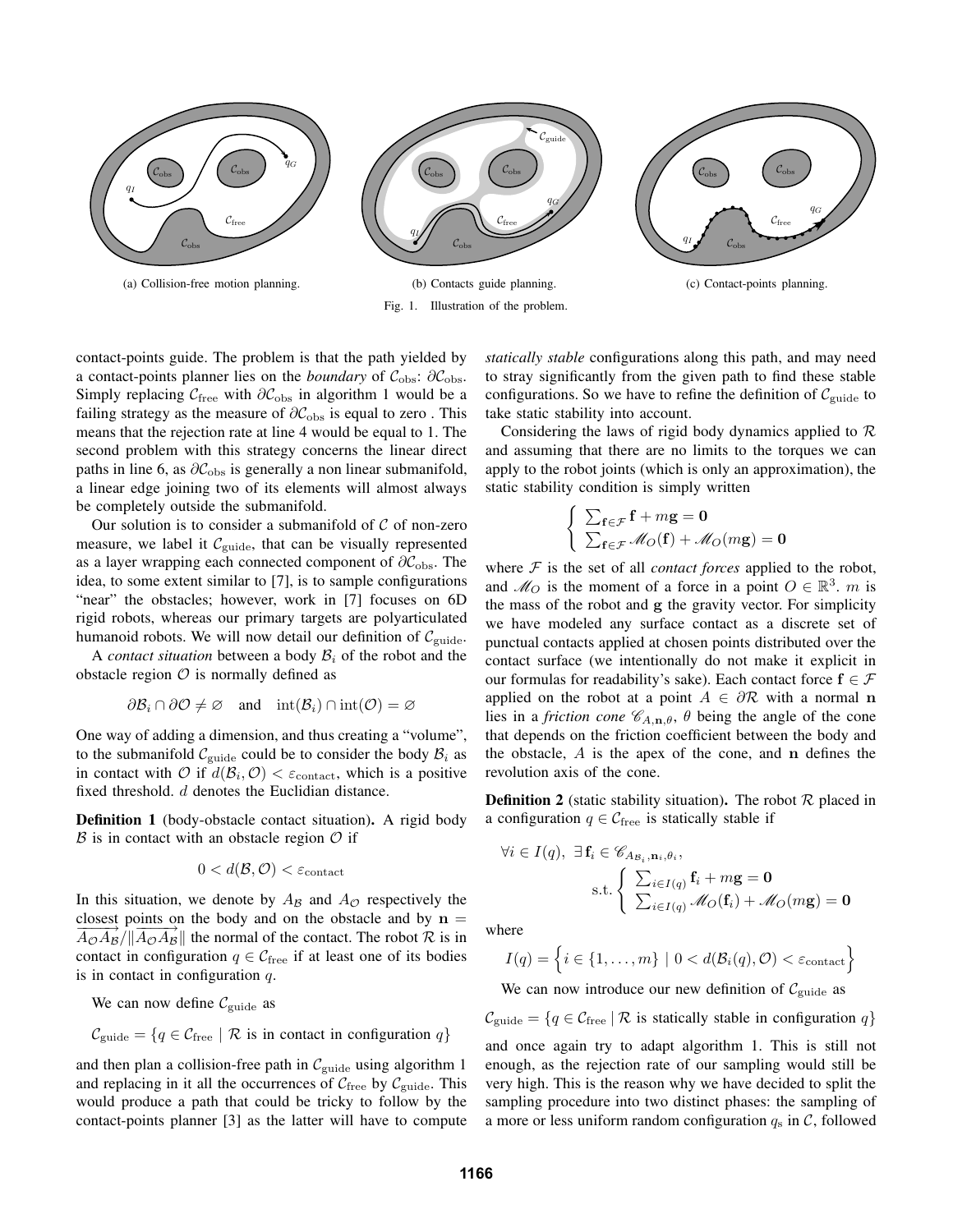by a projection process of  $q_s$  to try to make it fit inside  $\mathcal{C}_{\text{guide}}$ . This projection process is for now only applied on the sampled configurations, and on some discretization points along the linear direct path. There is no guaranty, however, that the whole continuous direct path is inside  $\mathcal{C}_{\text{guide}}$ .

Finally, we get algorithm 2, which is the adaptation of algorithm 1 taking into account the previously discussed points.  $p: \mathcal{C}_{\text{free}} \longrightarrow \mathcal{C}_{\text{guide}}$  denotes the projection function.

| <b>Algorithm 2</b> contact-points guide planning |                                                                                         |  |  |
|--------------------------------------------------|-----------------------------------------------------------------------------------------|--|--|
|                                                  | 1: initialize $\mathcal{G}(V \leftarrow \{q_I, q_G\}, E \leftarrow \emptyset)$          |  |  |
|                                                  | 2: while no path found in $G$ do                                                        |  |  |
| 3:                                               | sample a random configuration $q_s$ in C                                                |  |  |
| 4:                                               | if $q_s \in \mathcal{C}_{\text{free}}$ then                                             |  |  |
| 5:                                               | apply projection $q_p = p(q_s) \in C_{\text{guide}}$                                    |  |  |
| 6:                                               | for all $q_V \in V \cap$ NEIGHBOURHOOD $(q_p)$ do                                       |  |  |
| 7:                                               | <b>if</b> (a discretization of) $\tau_d(q_p, q_V)$ lies in $\mathcal{C}_{\text{guide}}$ |  |  |
|                                                  | then                                                                                    |  |  |
| 8:                                               | $V \cdot \text{add}(q_{\text{p}})$ and $E \cdot \text{add}(\tau_d(q_{\text{p}}, q_V))$  |  |  |
| 9:                                               | end if                                                                                  |  |  |
| 10:                                              | end for                                                                                 |  |  |
| 11:                                              | end if                                                                                  |  |  |
|                                                  | $12:$ end while                                                                         |  |  |

We will now get into the detail of the different steps of execution of algorithm 2, especially the lines 3 and 5.

## *B. Sampling random configurations*

In this section we detail line 3 of algorithm 2.

Our humanoid robot  $R$  is represented as a kinematic tree of m joints  $\mathcal{J}_1, \ldots, \mathcal{J}_m$ . The root joint  $\mathcal{J}_1$  is a six-dimensional free flyer that evolves in the C-space  $\mathbb{R}^3 \times SO(3)$ , or, if the translations are bounded,  $[x_{\min}, x_{\max}] \times [y_{\min}, y_{\max}] \times$  $[z_{\text{min}}, z_{\text{max}}] \times SO(3)$ . The remaining joints are revolute joints yielding the C-space  $\prod_{i=2}^{m} [\theta_{i,\text{min}}, \theta_{i,\text{max}}]$ . The total C-space is consequently

$$
C = \mathbb{R}^3 \times SO(3) \times \prod_{i=2}^{m} [\theta_{i,\min}, \theta_{i,\max}]
$$

that we can write in a more expressive way as

$$
\mathcal{C} = \mathcal{C}_{\text{position}} \times \mathcal{C}_{\text{orientation}} \times \mathcal{C}_{\text{posture}}
$$

A random C-space variable Q is as such a vector of three independent random C-space variables  $Q =$  $(Q_{\text{position}}, Q_{\text{orientation}}, Q_{\text{posture}}).$ 

*1) Position sampling:*  $Q_{\text{position}}$  can be either a uniform random variable if the workspace  $W$  is bounded or a spatial Gaussian random variable otherwise.

*2) Orientation sampling:* For the orientation we would like to bias the sampling in order to favor some interesting orientations for a humanoid robot, such as the standing-up orientation for a walk, the laying-down orientation for a crawl, or a slightly front-leant orientation for a climb.  $SO(3)$  being homeomorphic to the unit quaternion sphere  $\mathbb{S}^3$ , we need a random variable that looks like a Gaussian distribution on the

sphere  $\mathbb{S}^3$  around one of its points  $q_0$  that would represent one of the orientations above. The *Von Mises - Fisher distribution* [8] achieves this very purpose. Given a *mean* unit vector  $q_0$  and a *concentration parameter*  $\kappa \in \mathbb{R}^+$ , the probability density function of the Von Mises-Fisher distribution on the sphere  $\mathbb{S}^{p-1} \subset \mathbb{R}^p$  is

$$
f_{q_0,\kappa}(q) = C_p(\kappa) \exp\left(\kappa q_0^T q\right)
$$

 $C_p(\kappa)$  is a normalization constant

$$
C_p(\kappa) = \frac{\kappa^{p/2 - 1}}{(2\pi)^{p/2} I_{p/2 - 1}(\kappa)}
$$

where  $I_v$  denotes the modified Bessel function of the first kind and order v. The parameter  $\kappa$  controls the concentration of the distribution around  $q_0$ . The bigger  $\kappa$  the more concentrated the distribution.  $\kappa = 0$  yields a uniform distribution over the sphere. An algorithm for simulating a Von Mises-Fisher random variable is given in [9].

*3) Posture sampling:* Now we want to sample the posture space  $\mathcal{C}_{\text{posture}} = \prod_{i=2}^{m} [\theta_{i,\text{min}}, \theta_{i,\text{max}}]$ . We could immediately choose for  $Q_{\text{posture}}$  a uniform random variable. However, this would produce postures that once again are not interesting enough for a humanoid robot, especially when the dimension  $m-1$  of this manifold is relatively high  $(m-1=30$  in our humanoid platform). To solve this problem we choose to reduce the dimensionality of  $C_{\text{posture}}$  by sampling in the affine space generated by the standing-up posture  $q_{\text{key}_0}$  and a certain number of *key postures*  $q_{\text{key}_1}, \ldots, q_{\text{key}_n}$ . These latter postures should be relevant for a humanoid robot and could represent for example the sitting-down posture, the four-legged posture, etc. To remain within the joints limits, we consider the bounded space

$$
\mathcal{C}_{\text{posture}} = \left\{ q_{\text{key}_0} + \sum_{i=1}^n \lambda_i (q_{\text{key}_i} - q_{\text{key}_0}) \mid (\lambda_i)_i \in (\mathbb{B}_k^n)^+ \right\}
$$

where  $(\mathbb{B}_{k}^{n})^{+}$  is the positive quadrant of the unit ball of dimension n for the k-norm  $\Vert . \Vert_k$ 

$$
(\mathbb{B}_k^n)^+ = \left\{ (\lambda_i)_i \in [0,1]^n \mid \sum_{i=1}^n \lambda_i^k \le 1 \right\}
$$

that we sample uniformly.

#### *C. Projection process*

We detail now line 5 of algorithm 2. What we mean by *projection* here is an operation that tries to bring a given configuration sample in  $C_{\text{free}}$  inside  $C_{\text{guide}}$ . The idea of projection was introduced in [10] and further investigated in [11]. The solution we choose is to use a *stack of tasks* solver based on *generalized inverse kinematics* called *hppGik* and presented in [12]. A *task* is a function  $f: \mathcal{C} \longrightarrow \mathbb{R}$  that we would like to bring to zero, *i.e* to solve  $f(q) = 0, q \in \mathcal{C}$ . Suppose we have sampled a random configuration  $q_s$ . From this configuration we want to compute a statically stable configuration, thus we have to create contacts with the neighboring obstacles, given that the more contacts we create the more stable the configuration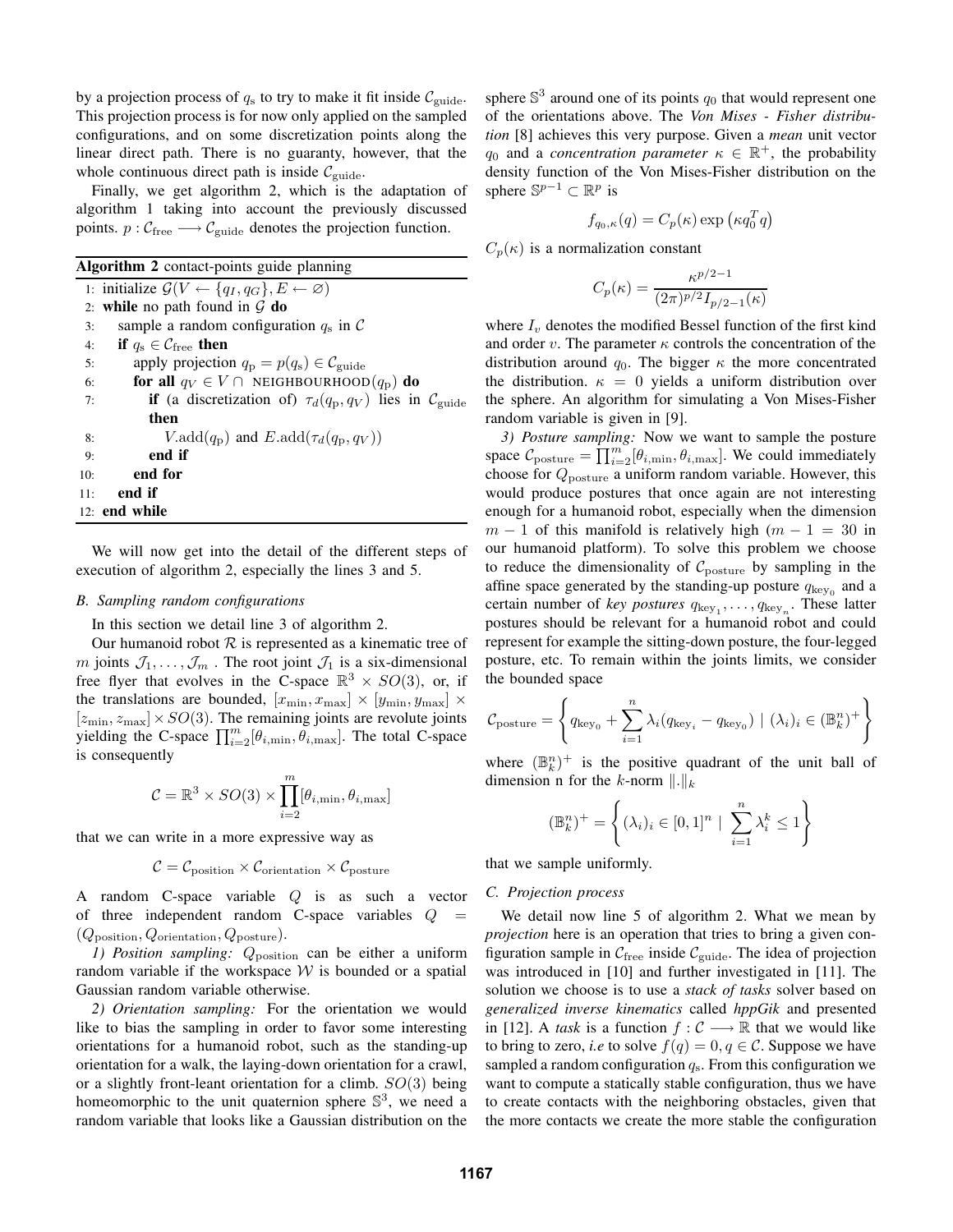

Fig. 2. Illustration of the projection process.

is likely to be. On the other hand, the more contacts we create the more we deform the original posture and reduce the mobility for the next posture, this is why we should create the "minimum" number of contacts to ensure the stability. To create a contact between a body  $\beta$  and the obstacle region  $\mathcal O$ we need to bring it to a distance closer than  $\varepsilon$ <sub>contact</sub>. Let us define the *goal point*  $A_{\text{goal}}$  as the point translated from  $A_{\mathcal{O}}$ by a  $\varepsilon$ <sub>contact</sub>/2 distance following n, and the *goal plan*  $P_{\text{goal}}$ as the plan normal to  $n$  in  $A_{\text{goal}}$ . The task that we want to formalise is "bring the point  $A_{\mathcal{B}}$  in the plan  $P_{\text{goal}}$ ", *i.e.* bring to 0 the corresponding task function

$$
f(q) = (\overrightarrow{A_{\text{goal}} A_{\mathcal{B}}(q)} | \mathbf{n})
$$

where (.|.) denotes the Euclidian scalar product. To solve the task  $f(q) = 0$  we implent the *Newton's method* for finding zeros of a function (the same idea is suggested [1]). To do so we linearize f around a start configuration  $q_0$  as

$$
f(q) \simeq f(q_0) + \frac{\partial f}{\partial q}(q_0).dq
$$

where  $dq = q - q_0$  and then we solve the linear system

$$
f(q_0) + \frac{\partial f}{\partial q}(q_0).dq = 0
$$

using generalized inverse kinematics to compute the pseudoinverse of  $J(q_0) = \frac{\partial f}{\partial q}(q_0)$  that we denote  $J(q_0)^\dagger$ . The solution  $q_1$  of the system is thus given by

$$
q_1 = q_0 - J(q_0)^{\dagger} f(q_0)
$$

The Newton's method consists in iterating again starting now from  $q_1$ , meaning that we construct a sequence  $(q_n)_{n\in\mathbb{N}}$ recursively as

$$
q_{n+1} = q_n - J(q_n)^{\dagger} f(q_n)
$$

that supposedly converges to the solution. However, in our task of bringing the body close to the obstacle, we do not really need to converge to the exact solution, but rather to converge towards a static stability situation, even though this latter is far from the exact solution. This is why we have chosen the Newton's method, as we can stop its execution after each single iteration to test the static stability of the intermediate solutions, and can reach the static stability after few iterations. Now we would like to bring not only one body  $\beta$  close to the obstacle region  $\mathcal{O}$ , but the maximum number of bodies  $\mathcal{B}_1, \ldots, \mathcal{B}_m$  to  $\mathcal{O}$ , this means that we need to solve the system of equations:

$$
\bigcap_{i=1}^{m} f_i(q) = 0
$$

or the linearized version

$$
\bigcap_{i=1}^{m} f_i(q_0) + \frac{\partial f_i}{\partial q}(q_0) dq = 0
$$

The stack of tasks solver *hppGik* [12] allows us to solve such a system with *priorities*, meaning that it solves the first equation, then it tries to solve the second equation at best while remaining in the solution space of the first equation, and so on. The priority we choose is the distance to obstacle, as we try to bring closer with the highest priority the closest body to the obstacles. Let  $i_1, \ldots, i_m \in \{1, \ldots, m\}$  be the indexes of the bodies sorted in increasing order of distance to O, *i.e*:

$$
d(\mathcal{B}_{i_1}, \mathcal{O}) \leq d(\mathcal{B}_{i_2}, \mathcal{O}) \leq \ldots \leq d(\mathcal{B}_{i_m}, \mathcal{O})
$$

The *hppGik* solver solves, in the order of priority, the following stack of tasks:

$$
\bigcap_{j=1}^{m} t_j : f_{i_j}(q_0) + \frac{\partial f_{i_j}}{\partial q}(q_0) dq = 0
$$

where  $t_j$  is the task of priority j.

Finally we give algorithm 3 of the projection process, in which we introduce one new task per iteration in order to deform as little as possible the posture. We also stop the process after a maximum number of iterations, after which we discard the current configuration and we start again the process with a new  $q_s$  according to algorithm 2.

| <b>Algorithm 3</b> projection process |                                                                                                        |  |  |
|---------------------------------------|--------------------------------------------------------------------------------------------------------|--|--|
|                                       | 1: sample a random configuration $q_s$                                                                 |  |  |
|                                       | 2: set $q_0 \leftarrow q_s$                                                                            |  |  |
|                                       | 3: COUNTER $\leftarrow$ 1                                                                              |  |  |
|                                       | 4: while $q_0$ is not statically stable and COUNTER $\lt$                                              |  |  |
|                                       | MAX ITERATIONS do                                                                                      |  |  |
| 5:                                    | sort the bodies $d(\mathcal{B}_{i_1}, \mathcal{O}) \leq \ldots \leq d(\mathcal{B}_{i_m}, \mathcal{O})$ |  |  |
|                                       | 6: $q_0 \leftarrow$ solution of the stack of tasks $(t_1, \ldots, t_{\text{course}})$                  |  |  |
| 7:                                    | COUNTER $\leftarrow$ COUNTER $+$ 1                                                                     |  |  |
|                                       | 8: end while                                                                                           |  |  |
|                                       | 9: return $q_0$                                                                                        |  |  |
|                                       |                                                                                                        |  |  |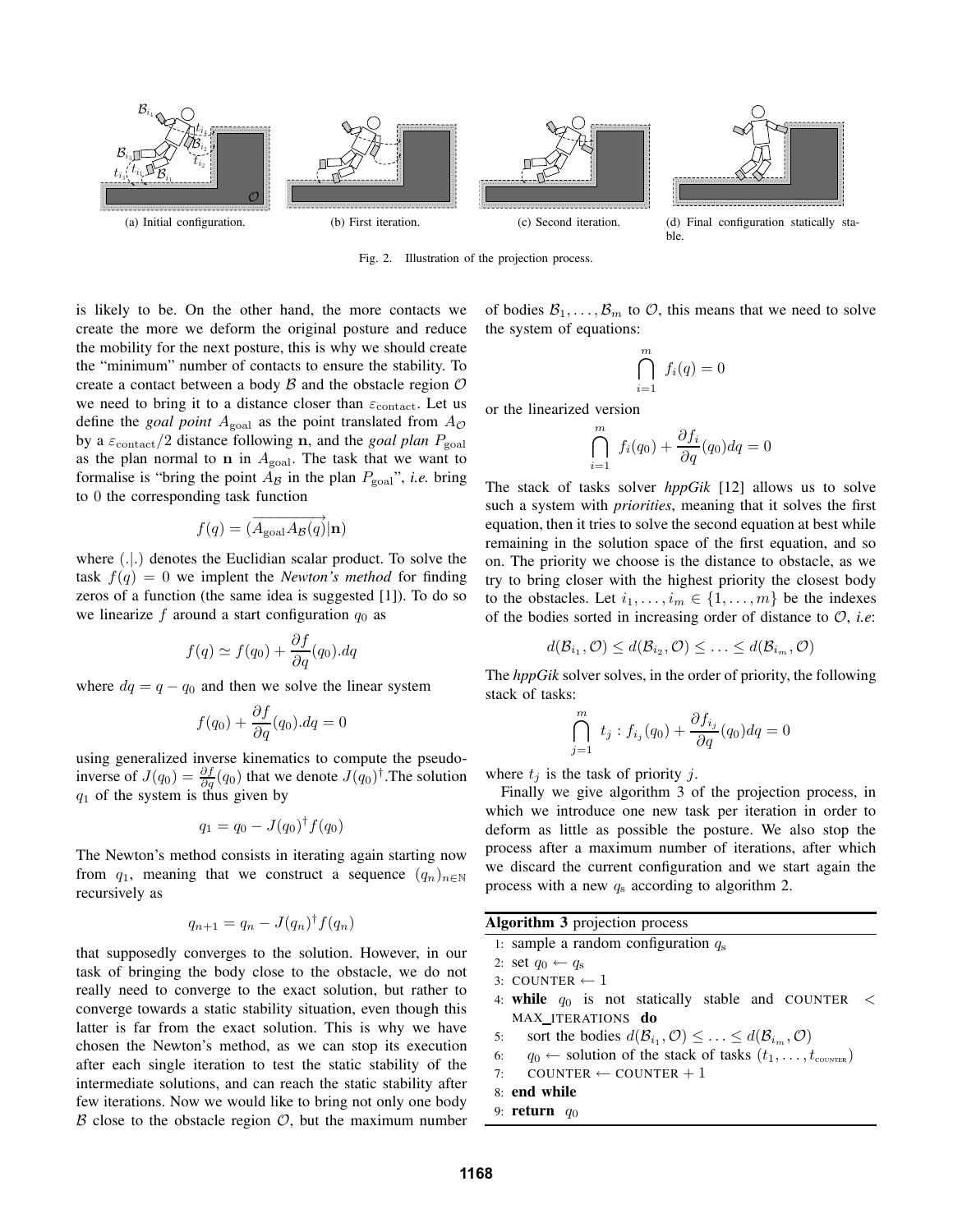We will now get into the detail of line 4 of algorithm 3, in which we have to test the static stability of a configuration.

# *D. Testing the static stability*

Suppose we have the robot  $\mathcal R$  in configuration q and we want to check whether or not it is statically stable in this configuration, according to definition 2. In order to get a linear system, we need to consider the modeling of each friction cone  $\mathscr{C}_{A_{\mathcal{B}_i},\mathbf{n}_i,\theta_i}$  as discrete *polyhedral cone* with a finite number of generators  $\mathbf{u}_{i,1}, \ldots, \mathbf{u}_{i,n_i}$ 

$$
\mathscr{C}_{A_{\mathcal{B}_i}, \mathbf{n}_i, \theta_i} = \mathscr{C}(\mathbf{u}_{i,1}, \dots, \mathbf{u}_{i,n_i})
$$

$$
= \Big\{ \sum_{j=1}^{n_i} \lambda_j \mathbf{u}_{i,j} / \lambda_1, \dots, \lambda_{n_i} \in \mathbb{R}^+ \Big\}
$$

which is the set of all *non negative* linear combinations of the generators. With this modeling, we have

$$
\mathbf{f}_i \in \mathscr{C}_{A_{\mathcal{B}_i}, \mathbf{n}_i, \theta_i} \Longleftrightarrow \exists \left(\lambda_{i,j}\right)_{j=1..n_i} \in \left(\mathbb{R}^+\right)^{n_i}, \ \mathbf{f}_i = \sum_{j=1}^{n_i} \lambda_{i,j} \mathbf{u}_{i,j}
$$

allowing us to rewrite the static stability condition as a linear problem

$$
\exists (\lambda_{i,j})_{\substack{i \in I(q) \\ j=1..n_i}} \in \prod_{i \in I(q)} (\mathbb{R}^+)^{n_i},
$$
\n
$$
\text{s.t.} \left\{ \begin{array}{l} \sum_{i \in I(q)} \lambda_{i,j} \mathbf{u}_{i,j} + m\mathbf{g} = \mathbf{0} \\ \sum_{j=1..n_i} \lambda_{i,j} \mathbf{u}_{i,j} + \mathcal{M}_O(m\mathbf{g}) = \mathbf{0} \\ \sum_{j=1..n_i} \mathcal{M}_O(\lambda_{i,j} \mathbf{u}_{i,j}) + \mathcal{M}_O(m\mathbf{g}) = \mathbf{0} \end{array} \right.
$$

The system of two 3-dimensional equations can be written as a single 6-dimensional equation, putting

$$
\mathbf{a}_{i,j} = \begin{pmatrix} \mathbf{u}_{i,j} \\ \mathscr{M}_O(\mathbf{u}_{i,j}) \end{pmatrix} \quad \text{and} \quad \mathbf{v} = -\begin{pmatrix} m\mathbf{g} \\ \mathscr{M}_O(m\mathbf{g}) \end{pmatrix}
$$

the static stability condition then becomes

$$
\exists (\lambda_{i,j})_{\substack{i \in I(q) \\ j=1..n_i}} \in \prod_{i \in I(q)} (\mathbb{R}^+)^{n_i}, \text{ s.t. } \sum_{\substack{i \in I(q) \\ j=1..n_i}} \lambda_{i,j} \mathbf{a}_{i,j} = \mathbf{v}
$$

which can be read as the membership of  $v$  in the cone generated by the  $a_{i,j}$  vectors

$$
\mathbf{v}\in\mathscr{C}(\mathbf{a}_{i,j})_{i,j}
$$

To solve this system, we used some results that come from the *polyhedral convex cone theory* that we detail hereafter.

*Polyhedral convex cone theory:* Let  $\mathscr{C}(\mathbf{a}_1, \dots, \mathbf{a}_m)$  be the cone generated by  $\mathbf{a}_1, \dots, \mathbf{a}_m$  in  $\mathbb{R}^n$ 

$$
\mathscr{C}(\mathbf{a}_1,\ldots,\mathbf{a}_m)=\Big\{\sum_{j=1}^m\lambda_j\mathbf{a}_j\,\mid\,\lambda_1,\ldots,\lambda_m\in\mathbb{R}^+\Big\}
$$

the *dual cone* (also called the *polar cone*)  $\mathcal{C}^p$  is defined as

$$
\mathscr{C}^p(\mathbf{a}_1,\ldots,\mathbf{a}_m)=\left\{\mathbf{x}\in\mathbb{R}^n\mid\forall i\in\{1,\ldots,m\}\;\mathbf{x}^T\mathbf{a}_i\leq 0\right\}
$$

Minkowski [13] demonstrated that the polar cone is a cone too, *i.e.*  $\exists$  **b**<sub>1</sub>, ..., **b**<sub>k</sub>  $\in \mathbb{R}^n$  such that

$$
\mathscr{C}^p(\mathbf{a}_1,\ldots,\mathbf{a}_m)=\mathscr{C}(\mathbf{b}_1,\ldots,\mathbf{b}_k)
$$

The *Farkas lemma* [14] states that  $(\mathcal{C}^p)^p = \mathcal{C}$  *i.e.* 

$$
\mathscr{C}(\mathbf{a}_1,\ldots,\mathbf{a}_m)=\mathscr{C}^p(\mathbf{b}_1,\ldots,\mathbf{b}_k)
$$

this result allows us to test the membership of a vector  $\mathbf{x} \in \mathbb{R}^n$ in the dual of the dual cone instead of the cone itself

$$
\mathbf{x} \in \mathscr{C}(\mathbf{a}_1, \dots, \mathbf{a}_m) \Longleftrightarrow \mathbf{x} \in \mathscr{C}^p(\mathbf{b}_1, \dots, \mathbf{b}_k)
$$

or

$$
\exists (\lambda_j)_j \in (\mathbb{R}^+)^m \mathbf{x} = \sum_{j=1}^m \lambda_j \mathbf{a}_j \Longleftrightarrow \forall i \in \{1, \dots, k\} \mathbf{x}^T \mathbf{b}_i \le 0
$$

The second member of this latter equivalence is much easier to check than the first one, if we could compute the vectors  **The** *Motzkin's double description algorithm* **[15]** achieves this. We implemented a variation of the original algorithm, proposed by Padberg [16], that allows us to compute a minimal set of generators for the dual cone.

#### III. RESULTS

We implemented the ideas presented in the previous section within the HPP framework using KineoCAM's software Kineo Path Planner and KineoWorks as a core collision-free motion planning and collision detection module. The model we used for the humanoid robot is HRP-2 [17] which has 36 degrees of freedom (including the free-flyer). The collision-free path planning algorithms we choose are either basic PRM [5] or bidirectional RRT [6].

The main scenario we considered is the highly constrained one demonstrated in [3] which consists in standing up from a chair and going away from a table. The robot is sitting on the chair in initial configuration and is standing by the table at final configuration. The guide obtained is shown in figure 3 while the contacts points plan is illustrated in figure 4. Using the distance to goal as a potential function the robot ends up climbing the table and the contacts planning stops after having consumed all the memory resource of the computer. With the provided guide the contacts planner finds the solution in approximately 3h30min on a standard Pentium IV system, after approximately 10min of computation for the guide.



Fig. 3. Guide planning for the out-of-table-and-chair scenario.

We also tested the guide planner on other scenarios on which we have not yet tested the contacts planner, simply to demonstrate the ability of the guide planner of going through different situations (Figs. 5a and 5b).